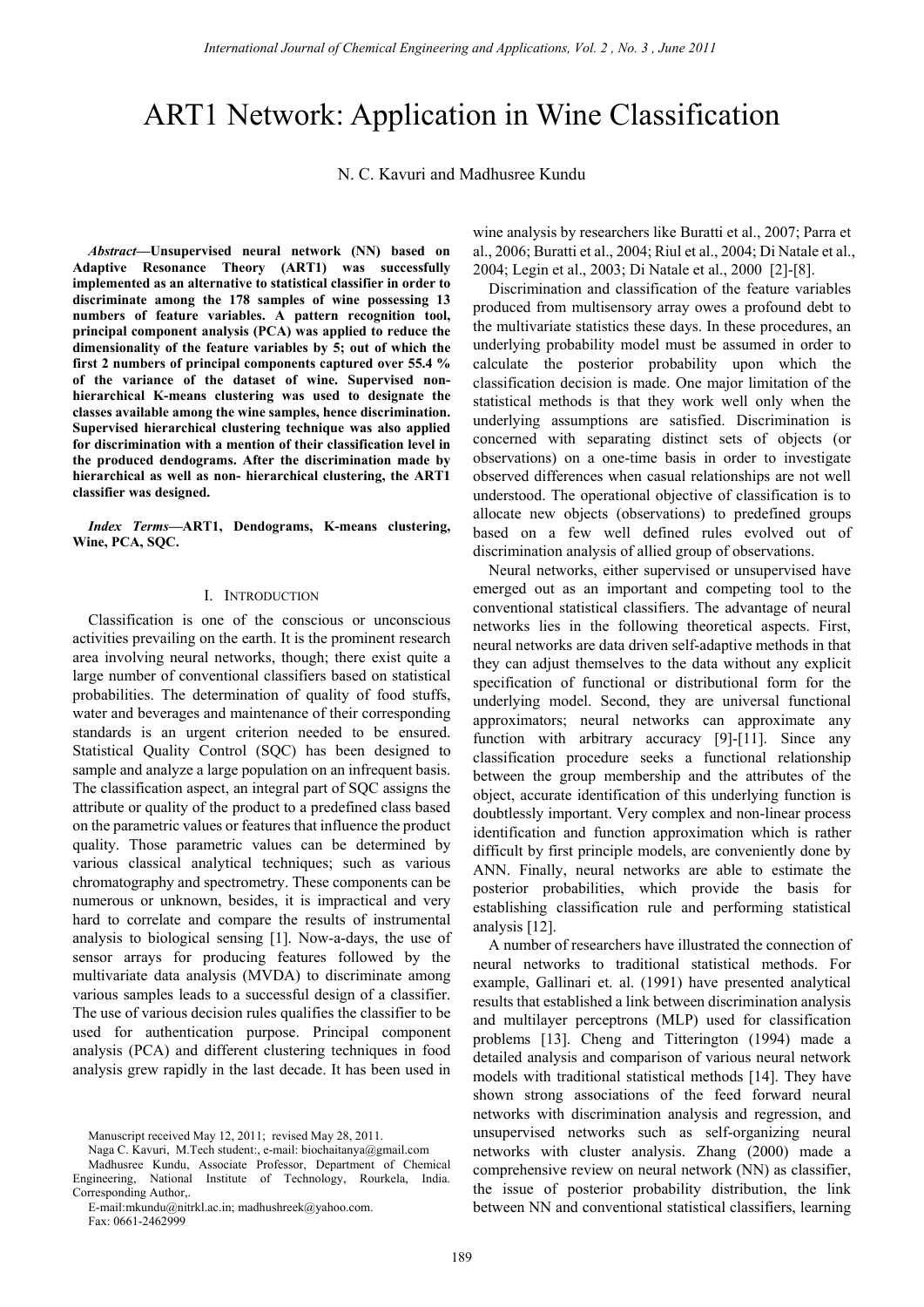and generalization tradeoff in classification, the feature variable selection, as well as effect of misclassification cost [15].

In the present classification problem taken up, the supervised statistical *K*-means clustering technique, as well as an unsupervised neural network based classifier ART1 were used. The present work utilized PCA for hierarchical as well a non-hierarchical clustering techniques to discriminate among the 178 numbers of available wine samples on the basis of certain selected features. Once the clustering was done, the data (13attributes of each sample and their corresponding cluster numbers) were divided randomly in to different training & testing sets required for the ART1 networks. The *Adaptive* Resonance *Theory based Neural Networks* (ART1) were trained with randomly chosen fraction of wine data sample and simulated efficiently with the randomly selected fraction of samples which were not present during the training of the network. The random selection of data was done by the method described by Box and Muller (1958) and Devroye (1986) [16],[17]. ART1 accepts the inputs and targets only in the form of binary data (i.e. 0 and 1). So processing of the data according to the demand of network architecture plays an important role in their successful implementation.

# II. PCA AND K-MEANS CLUSTERING

A wine dataset of 178 numbers of samples containing 13 numbers of features, like proline, magnesium content. Ash alkalinity, pH etc was considered. PCA is a multivariate statistical technique that can extract the essential features from a data set by reducing its dimensionality without compromising any valuable information of it. Principal components (PCs) are a new set of coordinates orthogonal to each other. The first PC is the direction of largest variation in the data set. The projection of original data on the PCs produces the score data or transformed data as a linear combination of those fewer mutually orthogonal dimensions. PCA technique was applied on the auto-scaled data matrix to determine the principal eigenvectors, associated Eigen values and scores or the transformed data set.

Clustering technique is more primitive in that; no a-priori assumptions are made regarding the group structures. Grouping of the data can be made on the basis of similarities or distances (dissimilarities). Hierarchical clustering techniques are processed either by a series of successive mergers or a series of successive divisions. Agglomerative hierarchical methods start with individual objects ensuring as much number of clusters as objects initially. Besides hierarchical clustering, non- hierarchical method, *K*-means clustering was also applied in this work. The number of clusters can be pre-specified or can be determined iteratively as a part of the clustering procedure. The *K*-means clustering proceeds in three steps, which are as follows,

- 1. Partition of the items in to *K* initial clusters.
- 2. Assigning an item to the cluster whose centroid is nearest (distance is usually Euclidian). Recalculation of the centroid for the cluster receiving the new item and for the cluster losing that item.

Repeating the step-2 until no more reassignment takes

place or stable cluster tags are available for all the items.

The K-means clustering has a specific advantage of not requiring the distance matrix as required in hierarchical clustering, hence ensures a faster computation than the latter.

## III. ART1 NETWORK

The stability-plasticity dilemma remained unresolved for many conventional artificial neural networks. The ability of a net to learn new patterns equally well at any stage of learning without washing away the previously learnt patterns is called its plasticity. A stable net does not return any pattern to a previous cluster. Some nets achieve stability gradually adjusting their learning rates provided the same training set is presented many times before them. Those conventional nets cannot learn a pattern while presented first time before them. A real network is constantly exposed to changing patterns; it may never see the same training vector twice. Under such a circumstance the back propagation networks can learn nothing with continuously modifying their weights without a respite of getting a stationary setting. ART1 nets are designed to be both plastic and stable. The ART1 network is a vector classifier. It accepts an input vector and classifies it as one of the categories depending upon which of the stored pattern it resembles within a specified tolerance otherwise a new category is created by storing that pattern as an input vector. No stored pattern is modified if it does not match the current input vector within a specified tolerance; hence the stability- plasticity dilemma is solved. ART1 is designed for classifying binary vectors. The classification process through ART involves three steps; recognition, comparison and the search phase. During learning one input vector is presented to the network. The degree of similarity is controlled by vigilance parameter *ρ* (0-1).

# *A. Basic Architecture*

The ART1 network consists of three major components accompanying groups of neurons.

- Input processing field-F1 layer
- Cluster units –F2 layer
- Reset mechanism

*1) Input processing layer:*

It is divided into two layers.

- Input portions  $F1(a)$ : Represents the given input vector
- Interface portion  $-F1(b)$ : Exchanges the input portion signal with the F2 layer

*2) Cluster units –F2 layer*

This is a competitive layer. The cluster unit with largest net input is selected to learn the input pattern. The activation of all other F2 units is set to zero. F1(b) is connected to F2 layer through bottom-up weights  $b_{ij}$  and F2 layer is connected to

# F1(b) layer by top down weight  $t_{ii}$

# *3) Reset Mechanism*

Depending on the similarity between the top down weight and the input vector, the cluster unit is allowed to learn a pattern or not. This is done at the reset unit, based on the signals it receives from the input and interface portion of the F1 later. If the cluster unit is not allowed to learn, it becomes inhibited and a new cluster unit is selected for learning. It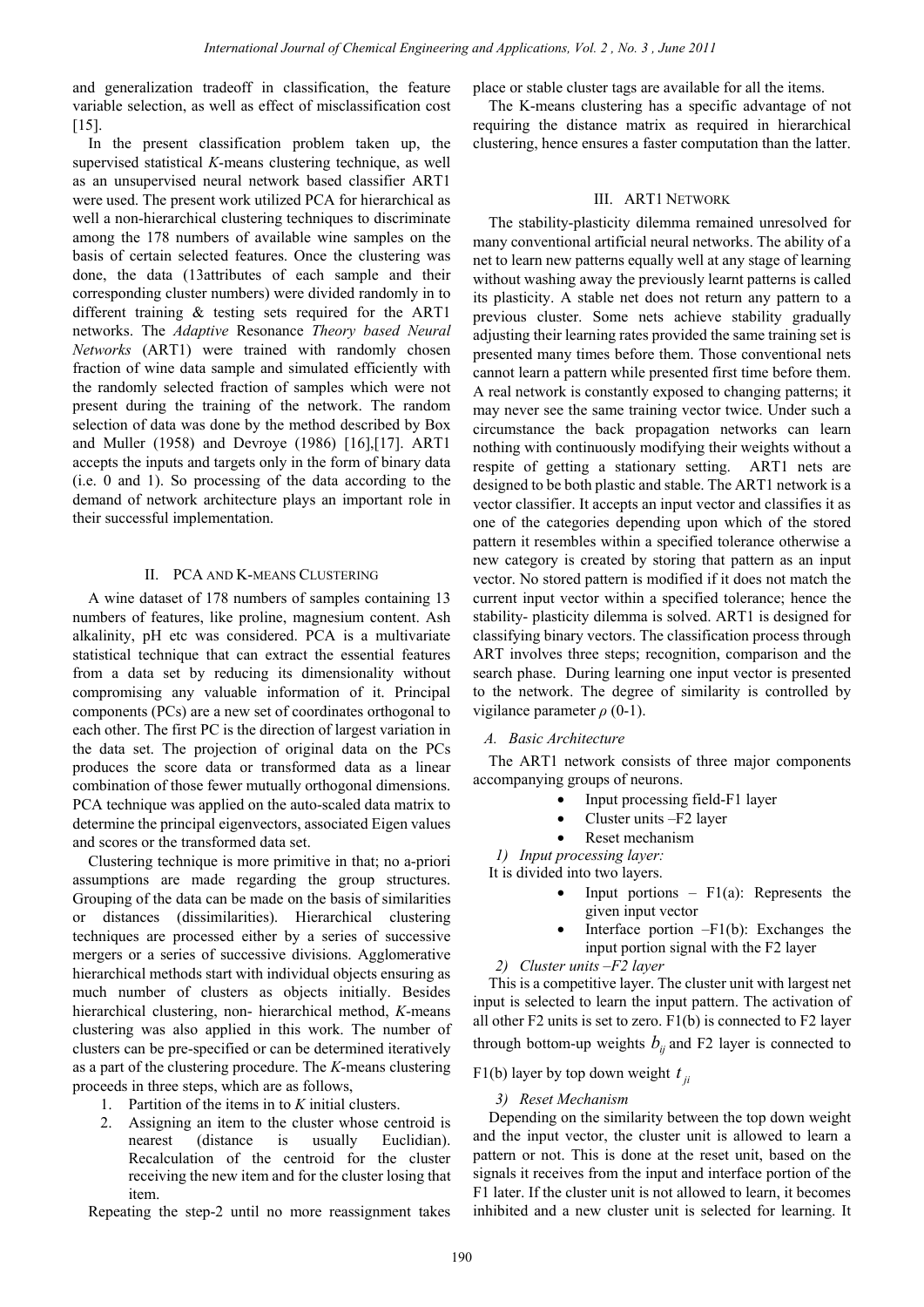dictates the three possible states for F2 layer neurons; they are namely active, inactive and inhibited. The difference between the inactive and inhibited is that for both the cases activation state of F2 unit is zero. In its inactive state, the F2 neurons are available in next competition during the presentation of current input vector which is not possible when the F2 layer is inhibited.

## *B. Algorithm*

The binary input vector is presented to F1 (a) layer and is then passed on to F1 (b) layer. The F1 (b) layer sends signal to F2 layer over weighted interconnection path (Bottom-up weights). Each F2 unit calculates the net input. The node with the largest input is the winner and its activation state is 1. All the other nodes in F2 layer are considered to have activation state of 0 but not inhibited and the reset is true. The winning node of F2 layer alone is eligible to learn the input pattern. The signal is sent from F2 layer to F1 (b) through weighted interconnections which are top down weights. The activation vector X of the F1 (b) layer are considered to be active if they receive non-zero weights both from F1 (a) and F2 layer.

The norm of the vector  $||x||$  renders the number of components in which the top-down weight vector for the winning unit ( $t_{ii}$ ) and the input vector *S* are both 1. Depending upon the ratio of norm of *x* to norm of  $S(\||x\|/\|s\|)$ , either the weights of the winning cluster units are adjusted or the reset mechanism is rescheduled. The whole process is repeated until either a match is found or all neurons in the F2 layer are inhibited. The algorithm flow chart for ART1 is as follows,

Step1. Initialization of parameters and weights

$$
L > 1 \& 0 < \rho \le 1
$$
  

$$
0 < b_{ij}(0) < \frac{L}{L - 1 + n}
$$

where  $n$  is the number of components in the input vector

 $t_{ii}(0)=1$ 

*For each training input* 

Step2. Activation states of all F2 neurons are set to zero and all F1 (a) neurons are assigned to the input vector *S.* 

Step3. Computation of norm of  $S$  ( $||S||$ ) =  $\sum s_i$ 

Step4. Sending signals from F1 (a) to F1 (b) layer,  $x_i = s_i$ 

*For each F2 node that is not already inhibited* 

Step5. Calculation of net input of that particular F2 node provided the 'reset' is true.

$$
y_j = \sum_i (b_{ij} x_i)
$$

Step6. Finding highest  $y_i$  among all  $y_i$ 's.

Step7. Re-computation of x of F1 (b) layer. 
$$
x_i = s_i t_{ji}
$$

Step8. Computation of the norm of vector 
$$
x = ||X|| = \sum x_i
$$

Step9. Test for reset, if 
$$
\left(\frac{\|X\|}{\|S\|}\right) < \rho
$$
, the  $j^{th}$  node is inhibited.  
Continue from Step 5. If  $\left(\frac{\|X\|}{\|S\|}\right) > \rho$ 

Step10.Updation of weights for node j,  $L-1+\|x$  $b_{ij(new)} = \frac{Lx_i}{L-1+1}$ 

& 
$$
t_{ji(new)} = x_i
$$

Test for stopping criterion:

- No change in top-down or bottom up weights.
- No reset
- Maximum number of epochs exceeded

Normalization of data matrix: All the elements in the scaled matrix are lying between 0-1. The linear scaling function for zero to one transforms a variable  $x_k$  into  $x^*$  in the following way:

$$
x^{*}_{k,j} = \frac{x_{k,j} - \min(x_k)_{\text{for all } j's}}{\max(x_k)_{\text{for all } j's} - \min(x_k)_{\text{for all } j's}}
$$

where, *k* and *j* are column and row of the data matrix respectively.

#### *C. Conversion of scaled data matrix into binary matrix:*

The elements of the above scaled matrix which are below 0.5 are given an attribute of '0' & elements including 0.5 and above are considered as '1' in the binary data matrix.

The 8%, 20 %, 30 %, 44 % , 56 % and 92 % of 178 binary data samples were randomly chosen as training data sets as well as target data sets  $(n \times 14 \text{ matrix})$  for the ART1 network. The first 13 columns of the data set formed the *n* number of input feature vectors and 14<sup>th</sup> column serves as n numbers of targets or class tags. Three different classes of training and testing pools were created out of 178 samples or feature vectors to design three different classifiers as ART1-1, ART1-2, & ART1-3. In a particular data pool; either training or testing, the presence of any one of the three classes of feature vectors are targeted as '1' and any other class of feature vectors apart from that category in that pool are targeted as '0'. For two different vigilance parameters and training data pools, the ART1 networks were trained and simulated with corresponding testing pools to determine their performances.

### IV. RESULTS AND DISCUSSION

The application of PCA on the auto-scaled matrix containing 178 samples of wine resulted in 5 numbers of PCS. Table 1, which is a list of Eigen values corresponding to the column vectors of the loading matrix, reveals that the features (variables) like proline, magnesium, ash-alkalinity, color intensity, and maleic acid had captured almost 80 % of the variance of the data thus became the dominant PC s. The first two PC s captured 55.4 % of variance in the data, hence, it was decided two transform the original data matrix  $(178\times13)$ to a (178×2) score matrix for clustering analysis. The scores along pc1 & pc2 were chosen to represent the transformed data.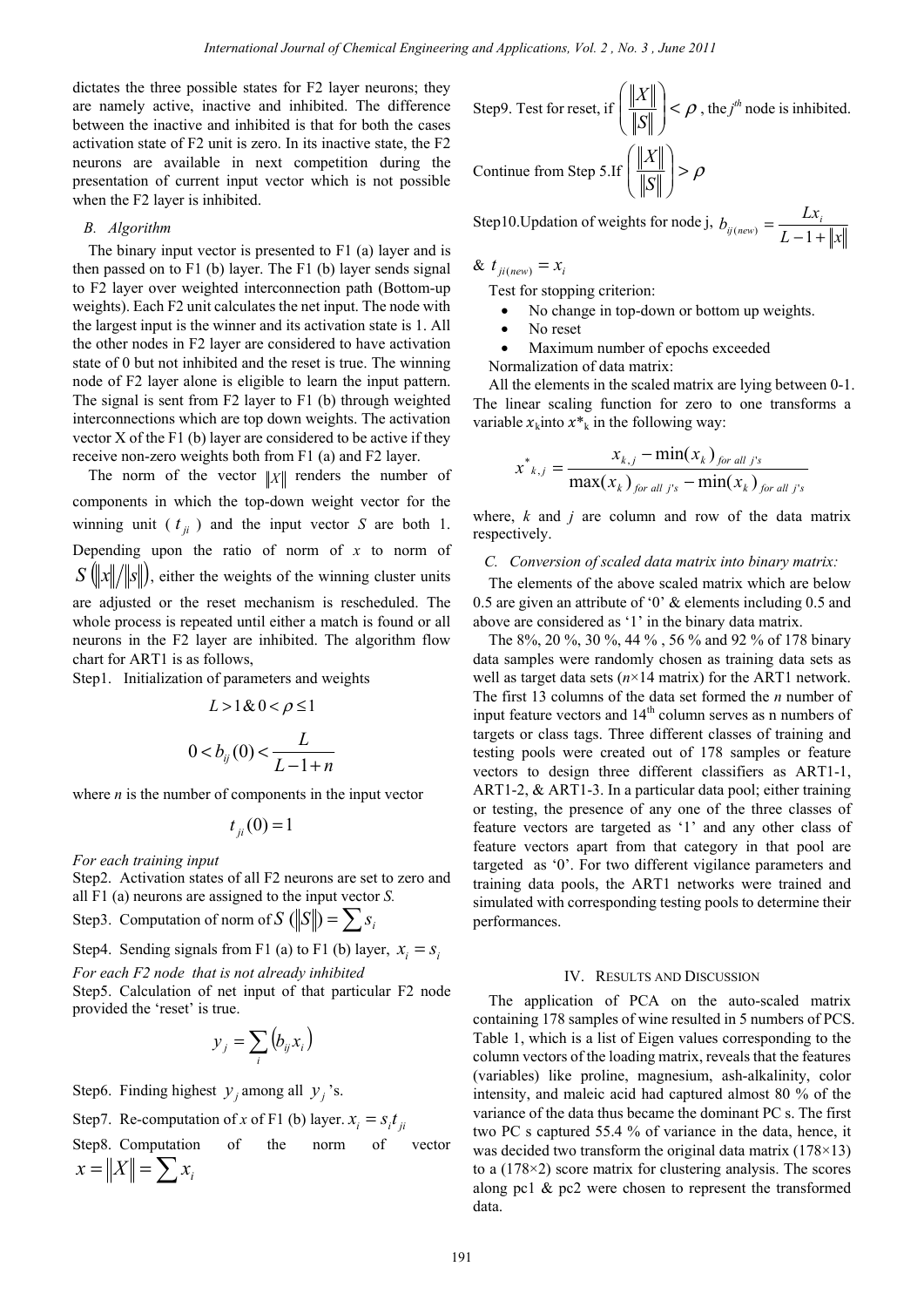*International Journal of Chemical Engineering and Applications, Vol. 2 , No. 3 , June 2011*

TABLE 1 PRINCIPAL EIGEN VALUES AND PERCENTAGE VARIANCE CAPTURED BY PRINCIPAL COMPONENTS.

| Component                       | PC1   | PC2   | PC <sub>3</sub> | PC4   | PC5   |
|---------------------------------|-------|-------|-----------------|-------|-------|
| Eigen values                    | 4.706 | 2.497 | 1.446           | 0.919 | 0.853 |
| % Variance                      | 36.19 | 19.20 | 11.12           | 7.06  | 6.50  |
| <b>Cumulative</b><br>% Variance | 36.19 | 55.40 | 66.53           | 73.59 | 80.16 |



Fig. 1 Discrimination and clustering of scores along PC1-PC2

TABLE 2 STATISTICS FOR K-MEANS CLUSTERING (SCORE ALONG PC1-PC2).

| <b>Cluster</b>  | No.            | <sub>of</sub> | <b>Cluster</b>  |
|-----------------|----------------|---------------|-----------------|
| <b>Identity</b> | <b>Samples</b> |               | <b>Centroid</b> |
|                 |                |               | (2.7362,        |
| 1               | 49             |               | 1.2108)         |
| $\overline{c}$  | 65             |               | (0.1623,        |
|                 |                |               | $-1.7626$       |
| 3               | 64             |               | $(-2.2598,$     |
|                 |                |               | 0.8632)         |

To represent the score data the bi-plot (Fig.1) is chosen, which clearly shows the presence of three clusters in the data. With the *K*-means clustering, 3 numbers of clusters were resulted as shown in Table 2. The stable K-means statistics of the score along pc1-pc2 are presented in Table 2, which presented all the 3 cluster centroids, the number of data points pertaining to each cluster with a mention to the individual sample numbers belonging to that cluster.



Fig. 2 Dendrogram on score along PC1-PC2

As a part of hierarchical clustering, the distance matrix or a dissimilarity matrix was determined, which was symmetric along the diagonal (all the diagonal elements were zero). A hierarchical cluster tree was then created with that distance matrix to form the dendrogram (Fig. 2) originated from the scores along PC1- PC2. Dendrogram consists of many *U*-shaped lines connecting objects in a hierarchical tree. The height of each *U* represents the distance between the two objects being connected. If there are 30 or fewer data points in the original dataset, each leaf in the dendrogram corresponds to one data point. If there are more than 30 data points, the complete tree can look crowded, and dendrogram collapses lower branches as necessary, so that some leaves in the plot correspond to more than one data point. The dendrograms were created using 1-30 numbers of samples for its clarity in representation. Fig. 2 demonstrates that over an inter-cluster distance of 4.5 there is a merger of all the data points (samples) in one group. At an inter-cluster distance of 3.5, there are 3 classes present in the transformed data set along pc1- pc2 coordinates.

A representative ( $10\times10$  matrix, 9 feature columns + 1 target column) normalized data matrix is shown in Table 3. Table 4 is a representative  $(10\times12 \text{ matrix}, 9 \text{ feature columns})$  $+$  3 target columns) binary data matrix. Tables 3 & 4 are significant part of the reported results because the data processing for ART1 network is an important part of the successful classifier design. The performance of ART1 networks developed is presented in Tables 5 and 6, which reflects the ART1 network as an efficient classifier. The efficiency of ART1 network is defined as percentage of correct classification either it is in terms of 0 or 1. Three numbers of distinct classifiers (ART1-1, ART1-2, and ART1-3) were used to discriminate among 3 clusters of wine samples present in the database taken up. The two vigilance parameters ( $\rho$ ) of 0.4 & 0.7 with 100 iterations were used for the training of the networks. The ART1 networks developed were very robust as reflected by its classification efficiency of 100 % for all combinations of training and testing vectors. A randomly selected 20 % of the data from the data base were used for training each of the ART1-1, ART1-2, and ART1-3 networks (The two vigilance parameters (*ρ*) of 0.4 & 0.7 with 100 iterations were used for the training of the networks) and simulation for three trained networks were done with the corresponding randomly selected samples containing 20 %,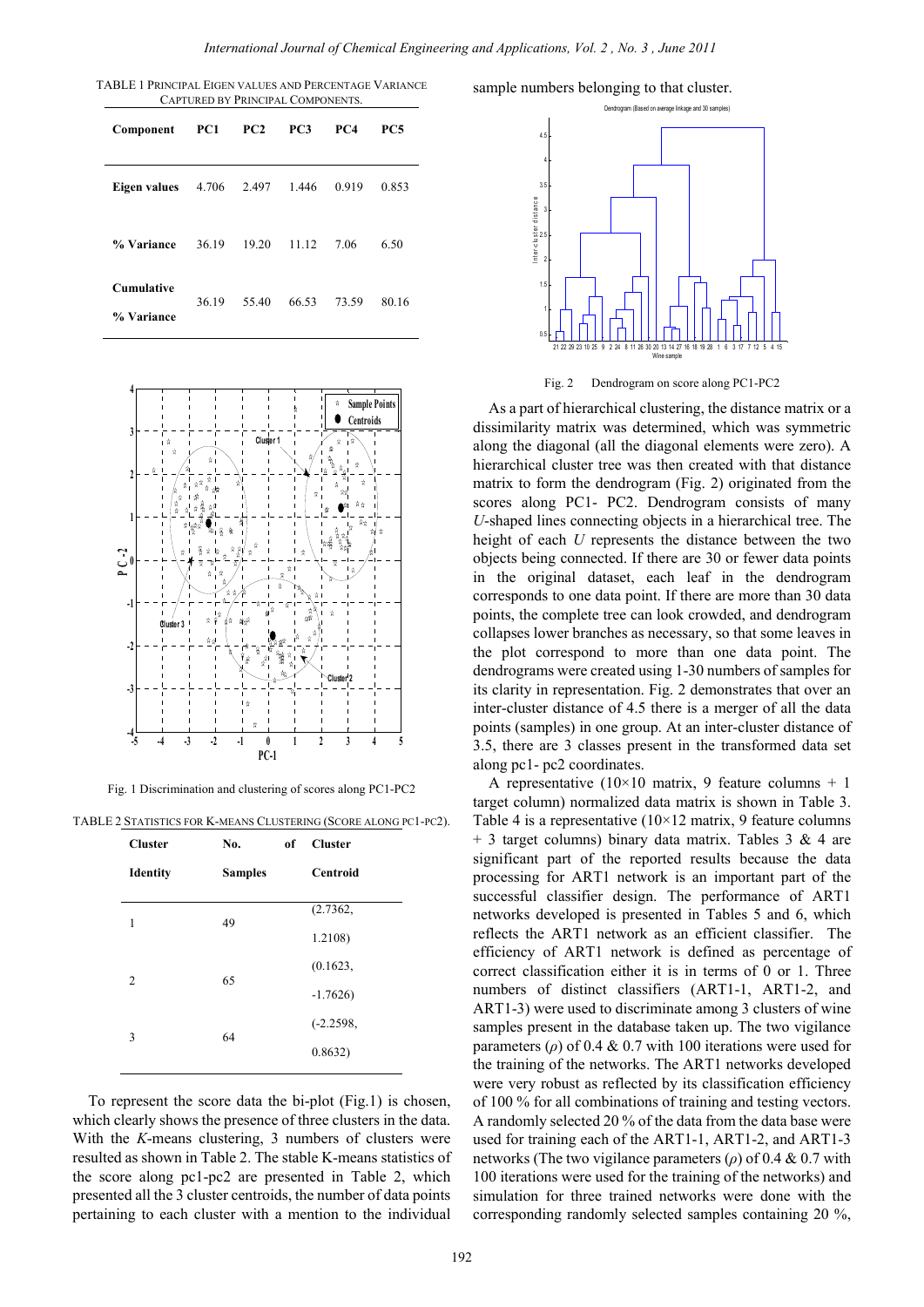30 %, 40 %, 50 %, 60 % & 70 % data. Table 7 represents the training time &efficiency of the networks for the aforesaid operation.

# V. CONCLUSIONS

The wine data base containing 178 no of samples was reduced to 5 principal dimensions according to PCA analysis. The scores along PC1-PC2 were used for K-means clustering of the present data base, and existence of three clusters was concluded. Once the clustering was over, the data (13attributes of each sample and their corresponding cluster description) was processed as per the requirement of the ART1 networks and randomly divided in to appropriate training and testing sets for the three numbers of ART1 networks. Because of the presence of 3 clusters in the database; 3 different classes of training and testing pools were created out of 178 samples or feature vectors to form 3 distinct ART1 networks. In a particular data pool; either training or testing, the presence of any one of the three types

of feature vectors are targeted (described) as '1' and any other class of feature vectors present in that pool are targeted as '0'. ART1 networks took the inputs only in the form of binary data (i.e. 0 and 1). For two different vigilance parameters, 100 iterations and various training data pools, the ART1 networks were trained and simulated with corresponding testing data pools. ART1-2, ART1-2, & ART1-3 networks developed were equally efficient and consume very less CPU time; make them lucrative for on-line monitoring & quality control of wine. It can be acclaimed through the present study that the unsupervised NN classifiers are equally efficient as the conventional statistical classifiers; if not better.

## ACKNOWLEDGMENT

The authors are grateful to Mr. Palash Kumar Kundu, Electrical Engineering Department, Jadavpur University, Kolkata, West Bengal, for his suggestions and encouragement.

**Sample No Alcohol Ash Alcalinity Magnesium Phenols Color Hue Dilution Proline Cluster # 1** 0.641 0.290 0.397 0.449 1.000 0.222 0.561 0.353 0.667 1 **2** 0.024 0.347 0.000 0.000 0.129 0.111 0.255 0.235 0.019 1 **3** 0.000 0.815 0.726 0.755 0.161 0.222 0.745 0.471 1.000 1 **4** 0.725 0.484 0.493 0.571 0.548 1.000 1.000 0.118 0.596 2 **5** 0.048 1.000 1.000 1.000 0.710 0.222 0.184 1.000 0.365 1 **6** 0.623 0.331 0.425 0.408 0.516 0.570 0.898 0.706 0.462 1 **7** 0.737 0.419 0.425 0.347 0.000 0.000 0.010 0.471 0.468 1 **8** 0.539 0.645 0.644 0.653 0.806 0.074 0.000 0.529 0.000 3 **9** 1.000 0.234 0.041 0.286 0.032 0.222 0.480 0.412 0.468 1 **10** 0.419 0.000 0.178 0.490 0.065 0.356 0.653 0.000 0.385 3

TABLE 3 REPRESENTATIVE NORMALIZED DATA (10×10) MATRIX.

TABLE 4 REPRESENTATIVE BINARY DATA (10×12) MATRIX.

| <b>Sample No</b> | Alcohol          | Ash            | Alcalinity       | Magnesium        | <b>Phenols</b> Color |                  | Hue          | Dilution         | Proline          | Cluster 1      | <b>Cluster 2</b> | Cluster 3    |
|------------------|------------------|----------------|------------------|------------------|----------------------|------------------|--------------|------------------|------------------|----------------|------------------|--------------|
| $\mathbf{1}$     |                  | $\overline{0}$ | $\mathbf{0}$     | $\mathbf{0}$     |                      | $\mathbf{0}$     |              | $\mathbf{0}$     |                  |                | $\mathbf{0}$     | $\theta$     |
| $\mathbf{2}$     | $\boldsymbol{0}$ | $\overline{0}$ | $\mathbf{0}$     | $\mathbf{0}$     | $\mathbf{0}$         | $\mathbf{0}$     | $\bf{0}$     | $\bf{0}$         | $\boldsymbol{0}$ |                | $\boldsymbol{0}$ | 0            |
| 3                | $\boldsymbol{0}$ |                |                  |                  | $\boldsymbol{0}$     | $\boldsymbol{0}$ | $\mathbf{1}$ | $\mathbf{0}$     |                  |                | $\bf{0}$         | $\mathbf{0}$ |
| 4                | 1                | $\overline{0}$ | $\mathbf{0}$     |                  |                      | $\mathbf{1}$     | 1            | $\mathbf{0}$     | 1                | $\mathbf{0}$   |                  | 0            |
| 5                | $\boldsymbol{0}$ |                |                  |                  | $\mathbf{1}$         | $\mathbf{0}$     | $\mathbf{0}$ | $\mathbf{1}$     | $\mathbf{0}$     | 1              | $\mathbf{0}$     | $\Omega$     |
| 6                |                  | $\overline{0}$ | $\mathbf{0}$     | $\mathbf{0}$     |                      | $\mathbf{1}$     |              |                  | $\boldsymbol{0}$ |                | $\bf{0}$         | 0            |
| 7                | 1                | $\overline{0}$ | $\mathbf{0}$     | $\mathbf{0}$     | $\boldsymbol{0}$     | $\mathbf{0}$     | $\mathbf{0}$ | $\mathbf{0}$     | $\boldsymbol{0}$ |                | $\boldsymbol{0}$ | $\mathbf{0}$ |
| 8                |                  |                |                  |                  |                      | $\mathbf{0}$     | $\mathbf{0}$ |                  | $\boldsymbol{0}$ |                | $\mathbf{0}$     |              |
| 9                |                  | $\overline{0}$ | $\mathbf{0}$     | $\mathbf{0}$     | $\boldsymbol{0}$     | $\mathbf{0}$     | $\mathbf{0}$ | $\mathbf{0}$     | $\mathbf{0}$     | $\overline{0}$ | $\boldsymbol{0}$ | $\theta$     |
| 10               | $\boldsymbol{0}$ | $\overline{0}$ | $\boldsymbol{0}$ | $\boldsymbol{0}$ | $\boldsymbol{0}$     | $\bf{0}$         |              | $\boldsymbol{0}$ | $\boldsymbol{0}$ | $\mathbf{0}$   | $\boldsymbol{0}$ |              |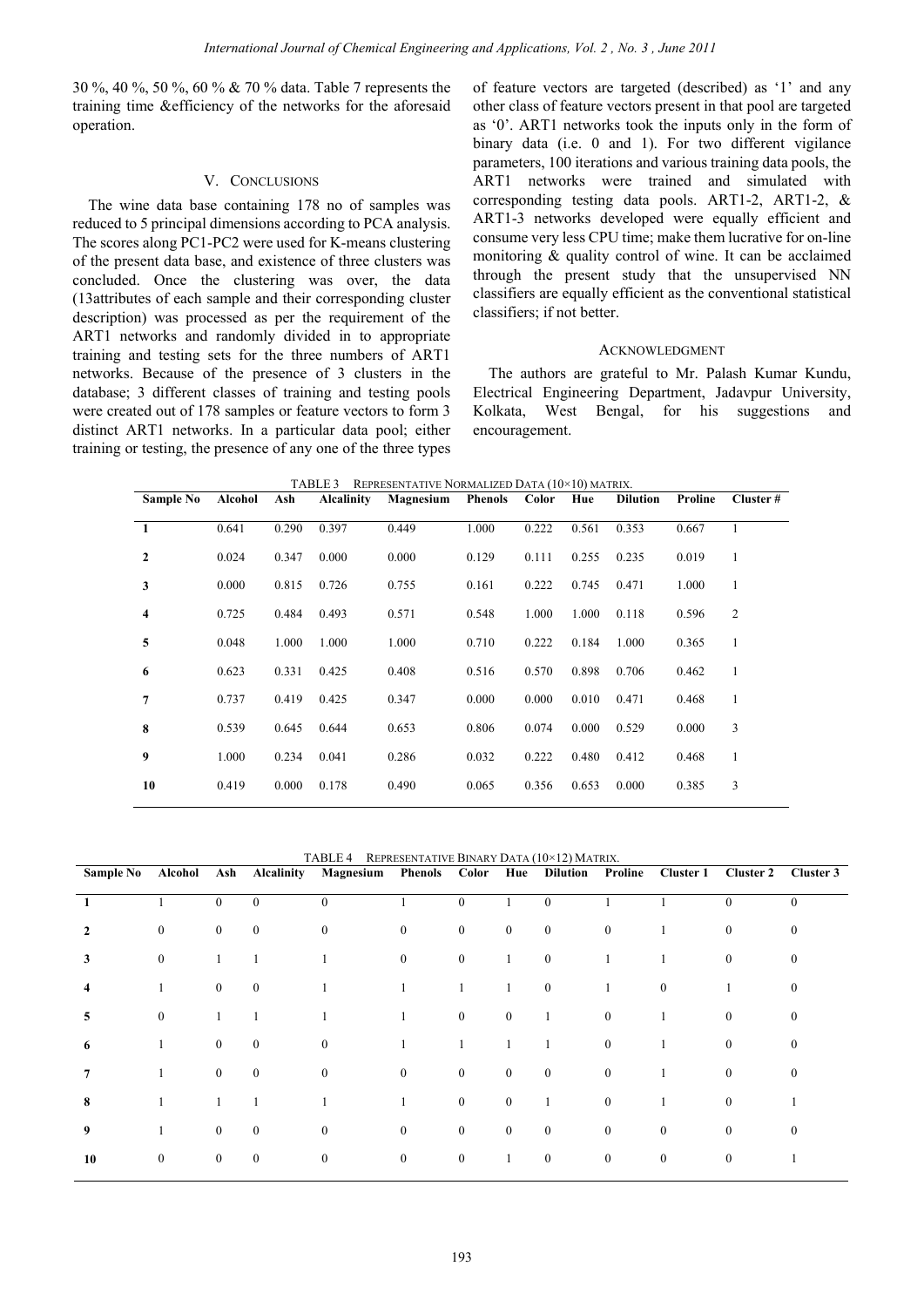| Training | <b>Testing</b> | <b>ART1-1</b>       |             | <b>ART1-2</b>       |             | <b>ART1-3</b>       |             |  |
|----------|----------------|---------------------|-------------|---------------------|-------------|---------------------|-------------|--|
| vector % | vector%        | Training<br>time(s) | Efficiency% | Training<br>time(s) | Efficiency% | Training<br>time(s) | Efficiency% |  |
| 8        | 92             | 0.177               | 100         | 0.199               | 100         | 0.200               | 100         |  |
| 20       | 80             | 0.275               | 100         | 0.371               | 100         | 0.305               | 100         |  |
| 30       | 70             | 0.384               | 100         | 0.360               | 100         | 0.509               | 100         |  |
| 44       | 56             | 1.214               | 100         | 1.244               | 100         | 1.309               | 100         |  |
| 56       | 44             | 1.44                | 100         | 1.419               | 100         | 1.59                | 100         |  |
| 70       | 30             | 1.29                | 100         | 1.442               | 100         | 1.816               | 100         |  |
| 80       | 20             | 1.248               | 100         | 1.495               | 100         | 1.200               | 100         |  |
| 92       | 8              | 2.646               | 100         | 2.690               | 100         | 2.015               | 100         |  |

TABLE 6 PERFORMANCE OF THE ART1 NETWORKS WITH VIGILANCE PARAMETER 0.7 & 100 ITERATIONS

| Training | <b>Testing</b> | <b>ART1-1</b>   |                   | <b>ART1-2</b> |                   | <b>ART1-3</b> |                   |  |
|----------|----------------|-----------------|-------------------|---------------|-------------------|---------------|-------------------|--|
| Vector % | vector%        | <b>Training</b> | <b>Efficiency</b> | Training      | <b>Efficiency</b> | Training      | <b>Efficiency</b> |  |
|          |                | time(s)         |                   | time (s)      |                   | time(s)       | $\%$              |  |
| 8        | 92             | 0.169           | 100               | 0.216         | 100               | 0.220         | 100               |  |
| 20       | 80             | 0.317           | 100               | 0.356         | 100               | 0.266         | 100               |  |
| 30       | 70             | 0.456           | 100               | 0.376         | 100               | 0.577         | 100               |  |
| 44       | 56             | 1.02            | 100               | 0.964         | 100               | 0.986         | 100               |  |
| 56       | 44             | 1.551           | 100               | 1.589         | 100               | 1.459         | 100               |  |
| 70       | 30             | 1.558           | 100               | 1.591         | 100               | 1.808         | 100               |  |
| 80       | 20             | 1.697           | 100               | 1.604         | 100               | 1.913         | 100               |  |
| 92       | 8              | 2.811           | 100               | 2.775         | 100               | 2.684         | 100               |  |

TABLE 7 PERFORMANCE OF ART1 NETWORKS TRAINED WITH RANDOMLY SELECTED 20% DATA.

|               |                         |              | <b>Test Data set</b> |        |        |        |                                                            |        |
|---------------|-------------------------|--------------|----------------------|--------|--------|--------|------------------------------------------------------------|--------|
|               |                         |              | 20%                  | 30%    | 40%    | 50%    | 60%                                                        | 70%    |
|               | <b>Computation Time</b> | $p=0.4$      | 0.875                | 1.0046 | 0.9709 | 1.0073 | 0.872                                                      | 0.9029 |
|               |                         | $\rho = 0.7$ | 0.955                | 0.9366 | 1.0522 | 0.8738 | 1.0361                                                     | 0.9216 |
|               | <b>Efficiency</b>       | $\rho = 0.4$ | 100%                 | 100%   | 100%   | 100%   | 100%                                                       | 100%   |
| <b>ARTI-1</b> |                         | $\rho = 0.7$ | 100%                 | 100%   | 100%   | 100%   | 100%<br>0.9605<br>1.004<br>100%<br>100%<br>0.9825<br>1.074 | 100%   |
|               | <b>Computation Time</b> | $\rho = 0.4$ | 0.892                | 0.8673 | 1.0057 | 0.966  |                                                            | 0.9626 |
|               |                         | $p=0.7$      | 1.0505               | 1.1874 | 1.0369 | 1.0149 |                                                            | 0.9506 |
|               | <b>Efficiency</b>       | $\rho = 0.4$ | 100%                 | 100%   | 100%   | 100%   |                                                            | 100%   |
| <b>ART1-2</b> |                         | $\rho = 0.7$ | 100%                 | 100%   | 100%   | 100%   |                                                            | 100%   |
|               | <b>Computation Time</b> | $p=0.4$      | 1.0115               | 0.9378 | 1.0767 | 0.8299 |                                                            | 0.8963 |
|               |                         | $\rho = 0.7$ | 1.0596               | 0.9239 | 0.9363 | 0.9807 |                                                            | 1.0218 |
|               | <b>Efficiency</b>       | $\rho = 0.4$ | 100%                 | 100%   | 100%   | 100%   | 100%                                                       | 100%   |
| $ART1-3$      |                         | $p=0.7$      | 100%                 | 100%   | 100%   | 100%   | 100%                                                       | 100%   |